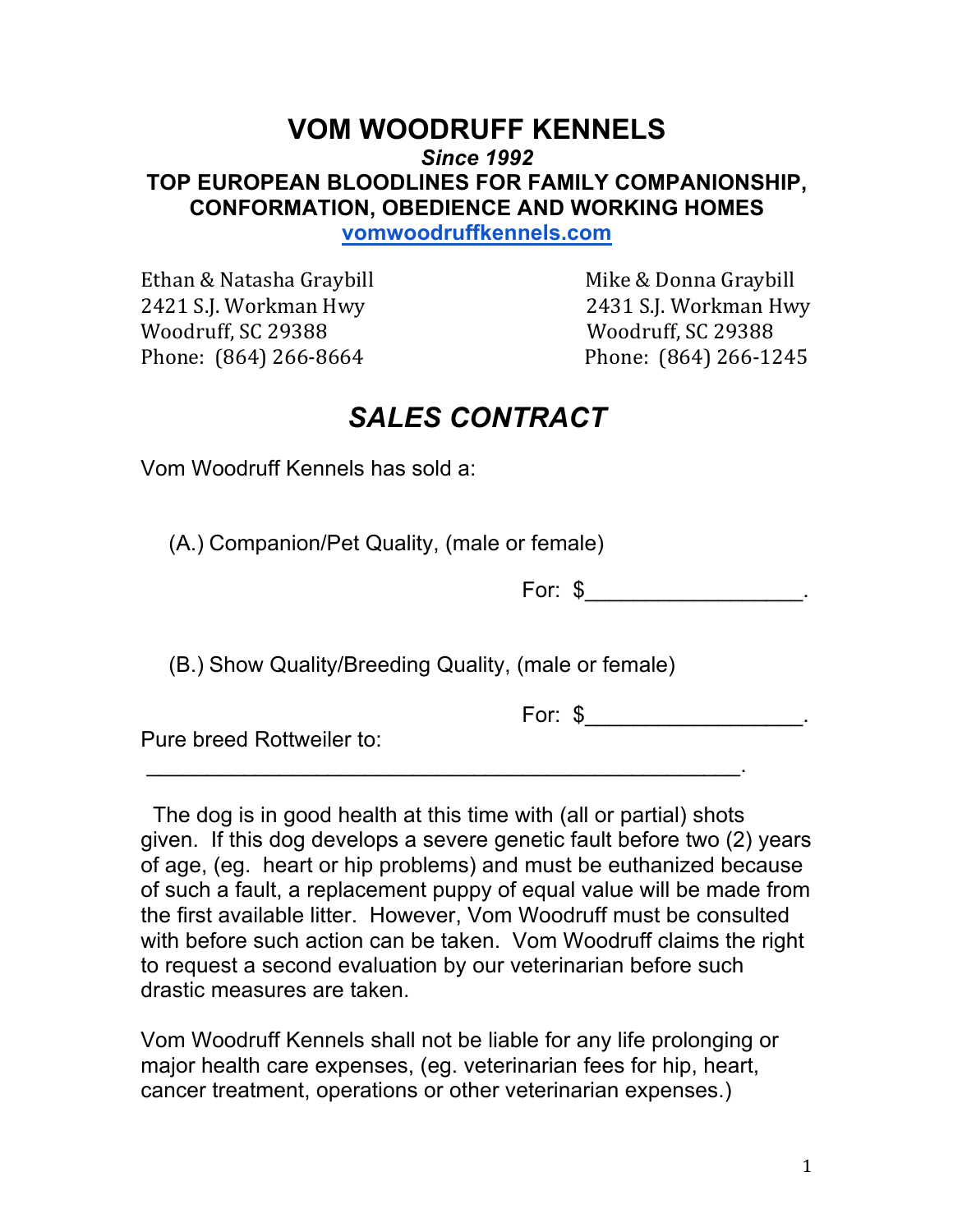A Vom Woodruff puppy or dog can be reserved with a 20% nonrefundable deposit. Puppies are ready to leave around 8 weeks of age and reserving a puppy shortly after whelp is the best way to ensure your future family member as our puppies are usually spoken for before they reach 8 weeks old. If purchaser leaves a deposit desired dog must be paid for in full before shipping or at pick-up at 8 weeks old unless a later date has been specified and agreed upon by Vom Woodruff Kennels. Buyer is responsible for all shipping costs, crate and vet health certificates for flying.

Purchaser should have a veterinarian examination performed on the dog within forty-eight (48) hours after purchase. Dog can be returned for any reason for full refund within forty-eight (48) hours of purchase. It is purchaser's responsibility to get the dog back to Vom Woodruff Kennels and pay for return shipping if necessary for refund.

After this time period, purchaser shall assume full responsibility for the dog. All daily expenses, such as care, upkeep, veterinarian bills, legal fees and third party liability (eg. law suits, litigation, etc.) shall accrue to the purchaser (owner), not the seller. Any health problems known by the breeder at the time of purchase shall be listed at the bottom of this contract. Purchaser will assume full responsibility for continued care of the dog.

If the dog is being sold as Companion/Pet Quality, the dog will have **LIMITED** AKC registration meaning the dog cannot be shown or bred. If the dog is sold as show/breeding quality the dog will come with **FULL** AKC registration. If the dog develops a fault which prevents him or her from achieving an AKC conformation championship or a genetic fault that prevents the dog from reproducing offspring, a replacement will be made from the next available litter free of charge. Vom Woodruff reserves the right to have animal evaluated and the final status determined by our kennel and our veterinarian before replacement. The original purchaser may keep the original dog.

Vom Woodruff Kennels will provide registration papers as soon as they are received from the AKC. Copies of the Sire and Dam's pedigree, shot and deworming records, proof of application of AKC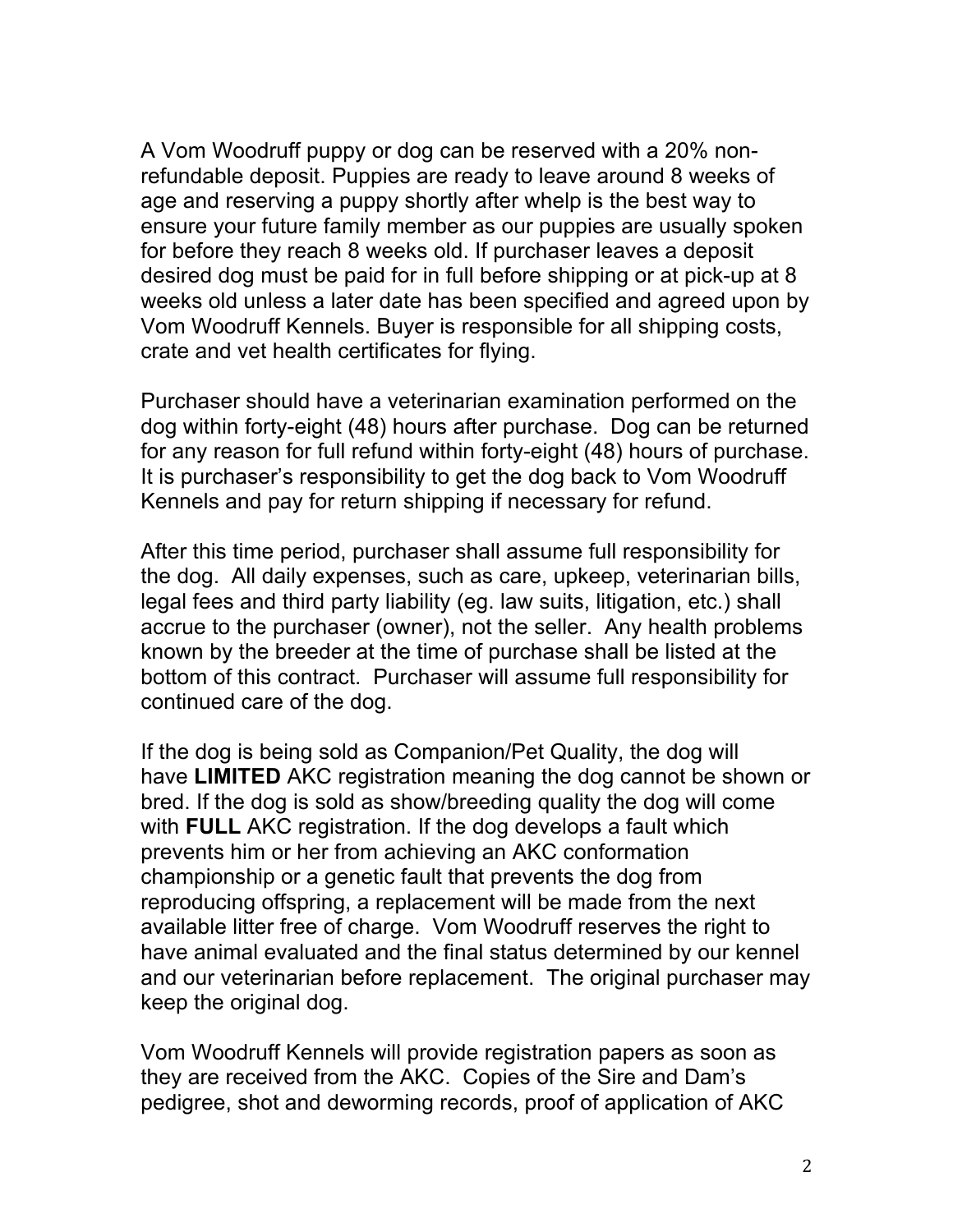registration all other pertinent information concerning the said dog shall be provided at the time of purchase. All AKC papers will remain with the kennel name of "Vom Woodruff" as the presenting part of the dog's registered name followed by registered name starting with that dog's litter letter. ( Example – I litter: Vom Woodruff's Inferno) Vom Woodruff claims the right to recover any losses as a result of misuse of the kennel name. Purchaser must provide a name for the dog to the breeder within six (6) months of purchase.

If owners should decide to sell the dog, breeder shall have the first option to repurchase the said dog at the original sale price paid to the breeder, or breeder shall assist in placing the dog in a suitable new home.

## **VOM WOODRUFF KENNELS SALES CONTRACT**

| Phone: ______________                                                                                                                                              |  |
|--------------------------------------------------------------------------------------------------------------------------------------------------------------------|--|
| <b>Address:</b>                                                                                                                                                    |  |
| Email: 2008 2009 2010 2021 2022 2023 2024 2022 2023 2024 2022 2023 2024 2022 2023 2024 2025 2026 2027 2027 20                                                      |  |
| Health conditions noted at time of sale:<br><u> 1989 - Johann John Stein, markin fan it ferskearre fan it ferskearre fan it ferskearre fan it ferskearre fan i</u> |  |
|                                                                                                                                                                    |  |
| <b>Purchaser's Signature:</b>                                                                                                                                      |  |
| <b>Witness:</b>                                                                                                                                                    |  |